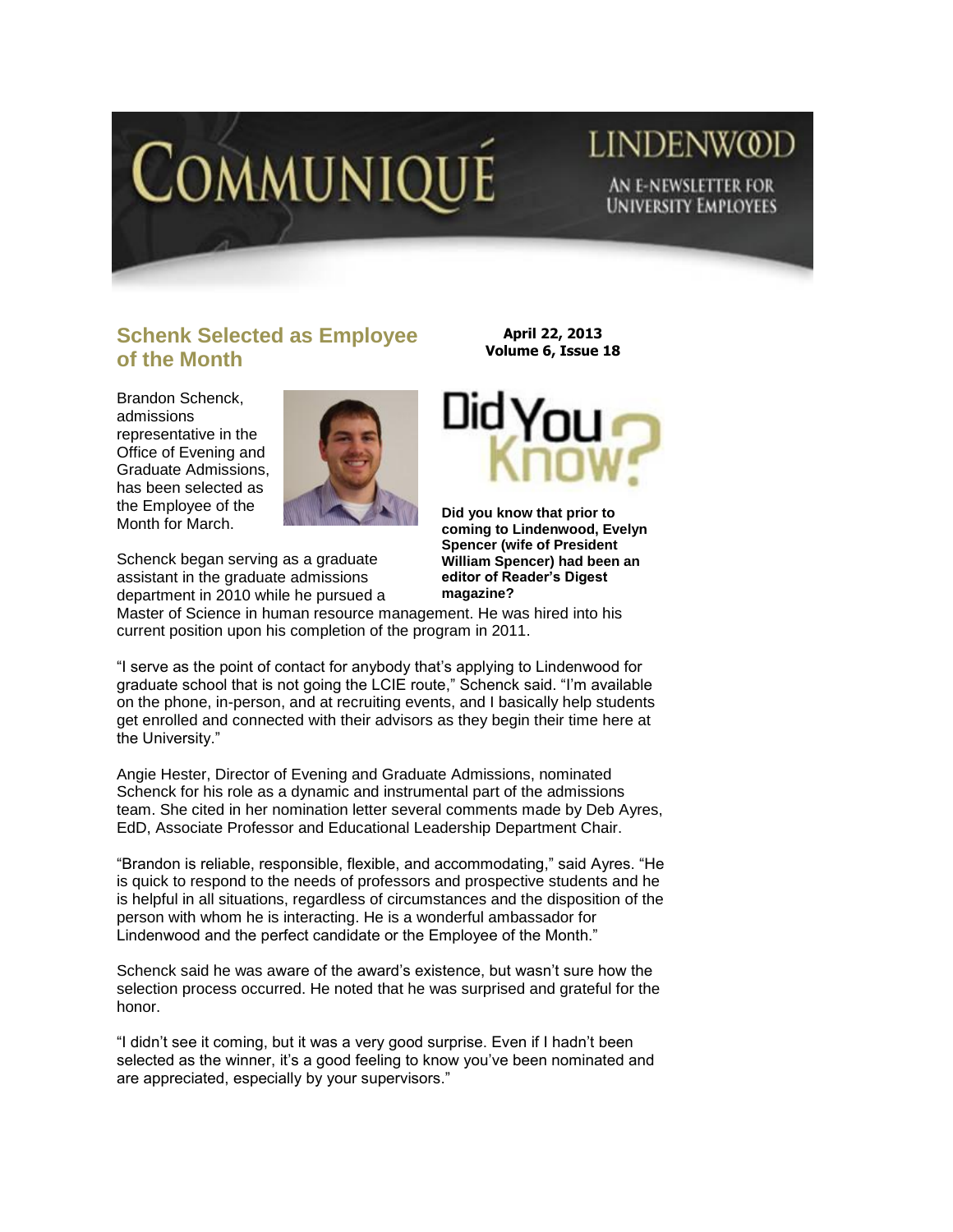## **Guffey to Speak in Cottleville**

Ryan Guffey, PhD, Assistant Vice President for Student Development and Special Projects and Chair of the International Relations Department, will participate in a Cottleville Speaker Series event at 6 p.m. on Friday, April 26, at St. Charles Community College. Sponsored by Sherlock's restaurant and the Cottleville St. Patrick's Foundation, the event will raise funds to benefit the Homes for Heroes Foundation and the community college's noncredit college preparatory math program.



Guffey will join four other speakers, including Jamie Rivers, retired NHL player; Kathryn Tristan, research scientist at Washington University School of Medicine; Christopher Shreves, founder and president of the financial planning company SecurUS; and Craig Downer, wildlife ecologist. Discussions will cover a range of topics and will be moderated by Julie Tristan, television reporter at KSDK Newschannel 5 in St. Louis.

The event will also include a question-and-answer session, book signings, food tasting, photo opportunities, vendor displays, and artistic entertainment. Tickets are available for \$14 per person online at

[http://stchastickets.universitytickets.com](http://stchastickets.universitytickets.com/) or by phone at 636-922-8233.

#### **Professor Emeritus Talbot Gets Book Published**

In December, former Lindenwood professor Mary Talbot had a book published by the University of Michigan Museum of Zoology, titled, *The Natural History of the Ants of Michigan's E.S. George Reserve: A 26 Year Study*.

Talbot taught at Lindenwood between 1936 and 1968, when she retired as Professor Emeritus in biology. Nearly every summer for over 30 years, Talbot visited the E.S. George



LU Archivist Paul Huffman said that when Talbot died, she was so well regarded that Harvard and the University of Missouri—St. Louis were given her specimen collections. The Lindenwood Archives retained her research notes, and in the early 1990s, a volunteer in the archives made copies of many of them and sent them to a professor at the University of North Dakota, who was seeking a publisher for a manuscript of Talbot's.

Ultimately, the manuscript was published by the University of Michigan, which requested a copy of Talbot's research notes in 2007. For more information about the book, visit

[http://www.lsa.umich.edu/ummz/Publications/pubHighlightDetails.asp?ID=9.](http://www.lsa.umich.edu/ummz/Publications/pubHighlightDetails.asp?ID=9)